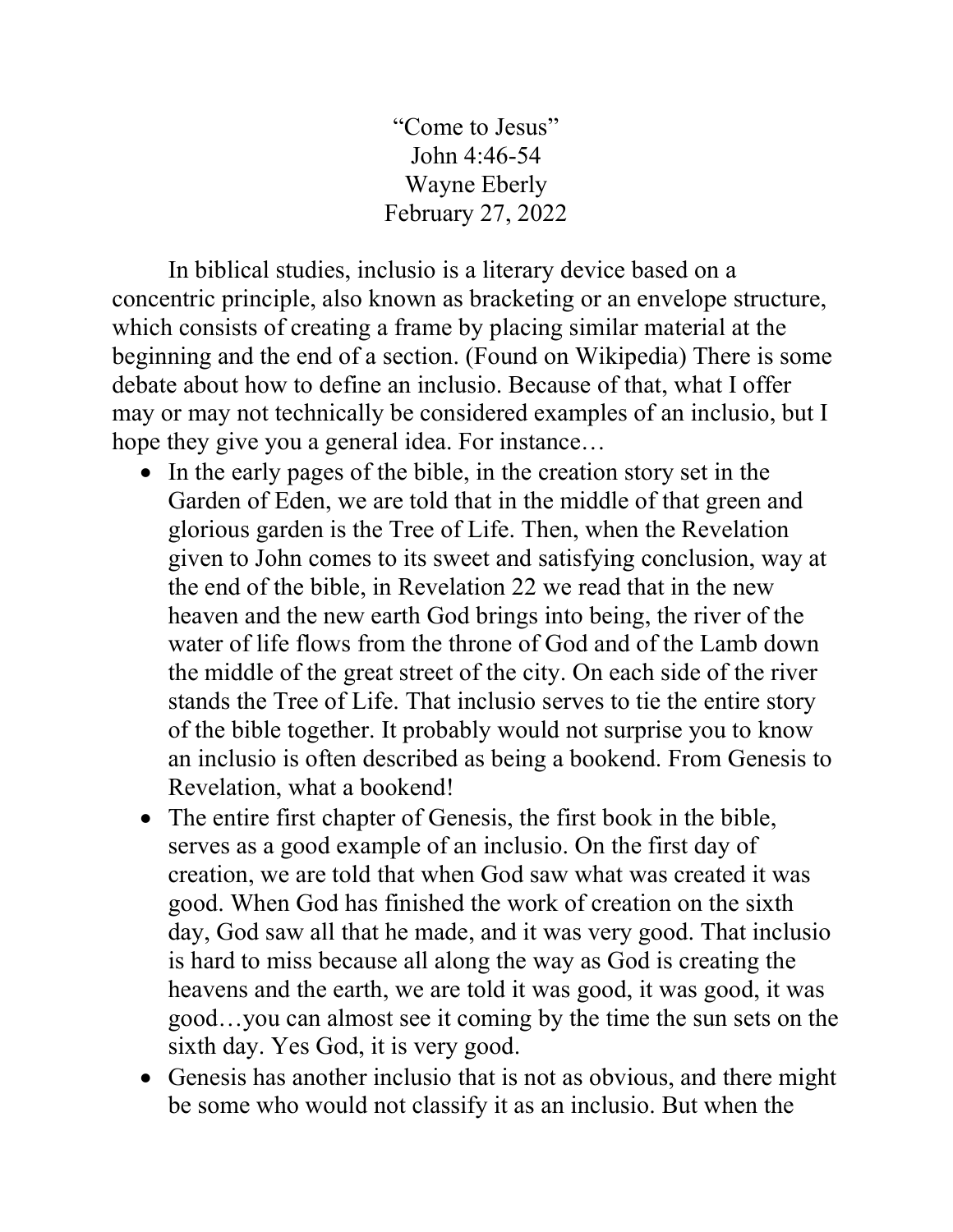book of Genesis comes to an end, when the passing of the generations has taken us from Abraham to Isaac to Jacob and to the twelve sons of Jacob, the tribes of Israel, and those twelve sons have acted out the traumatic events of jealousy and betrayal, with Joseph being sold into slavery by his brothers, when those brothers are reunited with Joseph in one of the most moving scenes of reconciliation you can imagine, when it is all said and done, Joseph has one final thing to say to his brothers. The brothers are worried that Joseph might still harbor animosity toward them for their betrayal so many years before. Speaking to those brothers of his, Joseph says, "You intended to harm me, but God intended it for good." With those words, I believe the biblical writer is intending for us to see that God's goodness is evident not only in the perfectly orchestrated story of creation, God's goodness is so farreaching he is able to bring out of the chaos of family bitterness, rivalry, jealousy, and betrayal something that is good. Something that is very good.

The fourth chapter of John ties the events of the early ministry of Jesus together with the use of an inclusio. Chapter two in the gospel begins with a wedding in Cana of Galilee. Chapter four concludes with another event rooted in Cana of Galilee. The episode that takes place at the wedding in Cana of Galilee is identified by John as the first of the signs through which Jesus revealed his glory. The healing of the royal official's son at the end of chapter four is identified by John as the second sign Jesus performed. When the water is turned to wine his disciples believe in him. When the son of the royal official is healed the official and his whole household believe in Jesus. John frames the events of chapters two, three, and four by beginning and ending in Cana of Galilee, with the first two signs Jesus performed, and with the result that people come to believe in Jesus. John's use of an inclusio is very effective, tying a whole sequence of events together into a powerful package.

I first became aware of inclusio when I was teaching a class on preaching. I like the idea of bookends, and the way an effective inclusio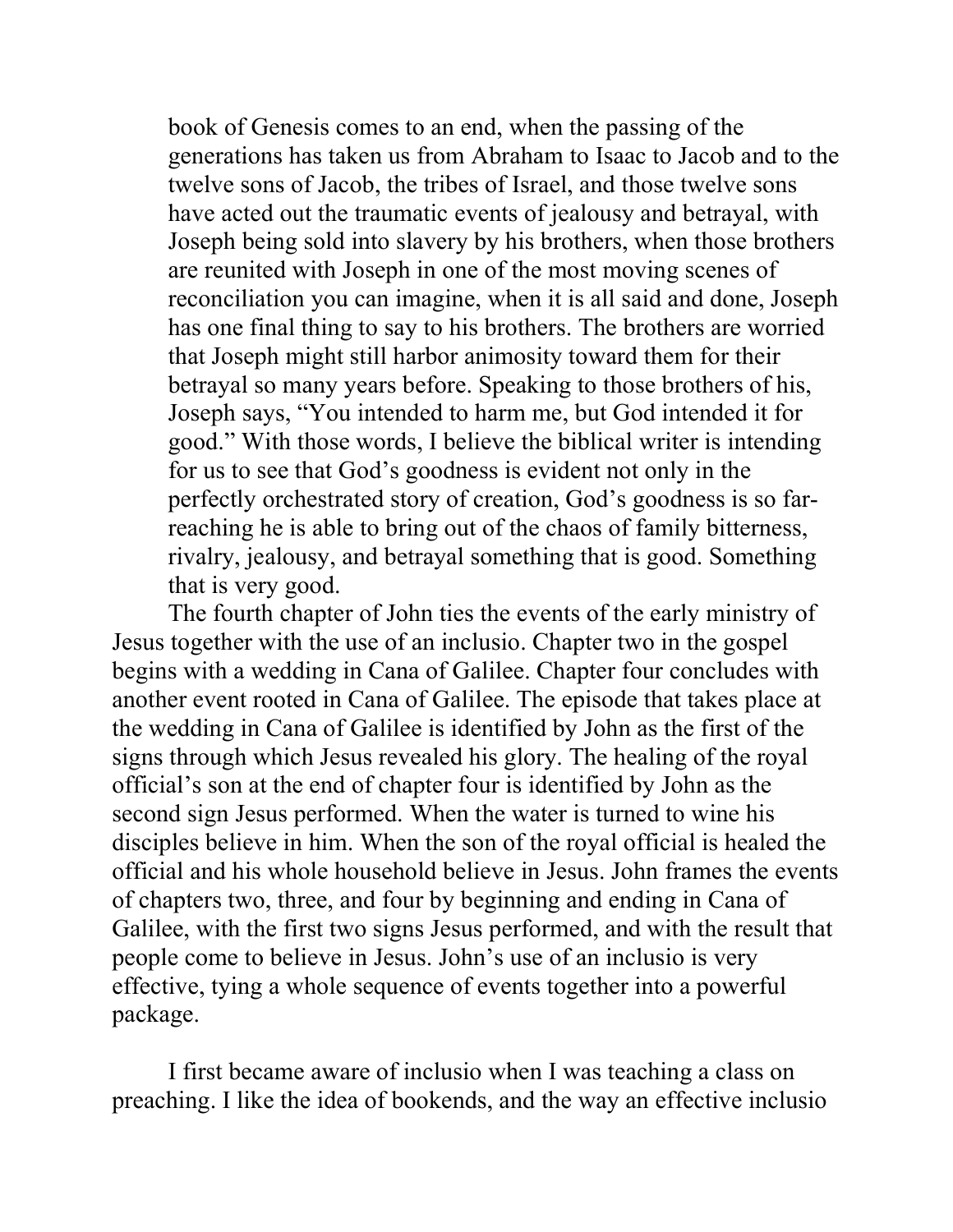serves to pull the pieces of a narrative together. One of my favorite uses of inclusio are the final five psalms, Psalms 146-150. Each of those final five psalms begins with the words, "Praise the Lord!" Each of those final five psalms concludes with the words, "Praise the Lord." I don't think I am the first one who has referred to those final psalms of the bible as "Bookends of Praise." So yes, I am familiar with inclusio. But in preparing for this sermon on John 4, I came across a description of inclusio I had never heard before, one that never crossed my mind, but one that I will never forget. A fellow named John Niemela said, "Inclusio is just another word for sandwich." Now that's an image you can sink your teeth into. A sandwich.

If an inclusio is just another word for sandwich, what a bounteous blessing we have laid out before us. I don't know what to call it…the Cana club or the Cana Croissant? Cana Cordon Bleu or Cana cucumber and cream cheese sandwich. Cana Cobb Salad or Cana Caviar sandwich. Cana cheesesteak or Cana chimicurri, or chipped beef, chutney, Cana chow mein, or good old Cana Corned Beef sandwich. The choices seem endless, each one inviting us to taste and see how good the Lord is, with all the blessings that fill out this incredible inclusio. The name that best describes this sandwich for me is the Cana Come to Jesus Sandwich. Come to Jesus. That's what is squeezed into this wonderful series of stories that begin and end in Cana of Galilee.

- When the water is turned into wine, the disciples see that first sign that revealed his glory and they come to Jesus. They believe in him.
- That whole scene at the temple, where after using his self-made whip to clear out the moneychangers and those selling doves Jesus said to the religious leaders that if they destroyed the temple he would raise it again in three days…leading to misunderstanding because the religious leaders could only see the physical temple, whereas Jesus was talking about his very own body…after that…way after that…in fact after Jesus was raised from the dead, his disciples remembered what he had said and they had a come to Jesus moment. They believed in him.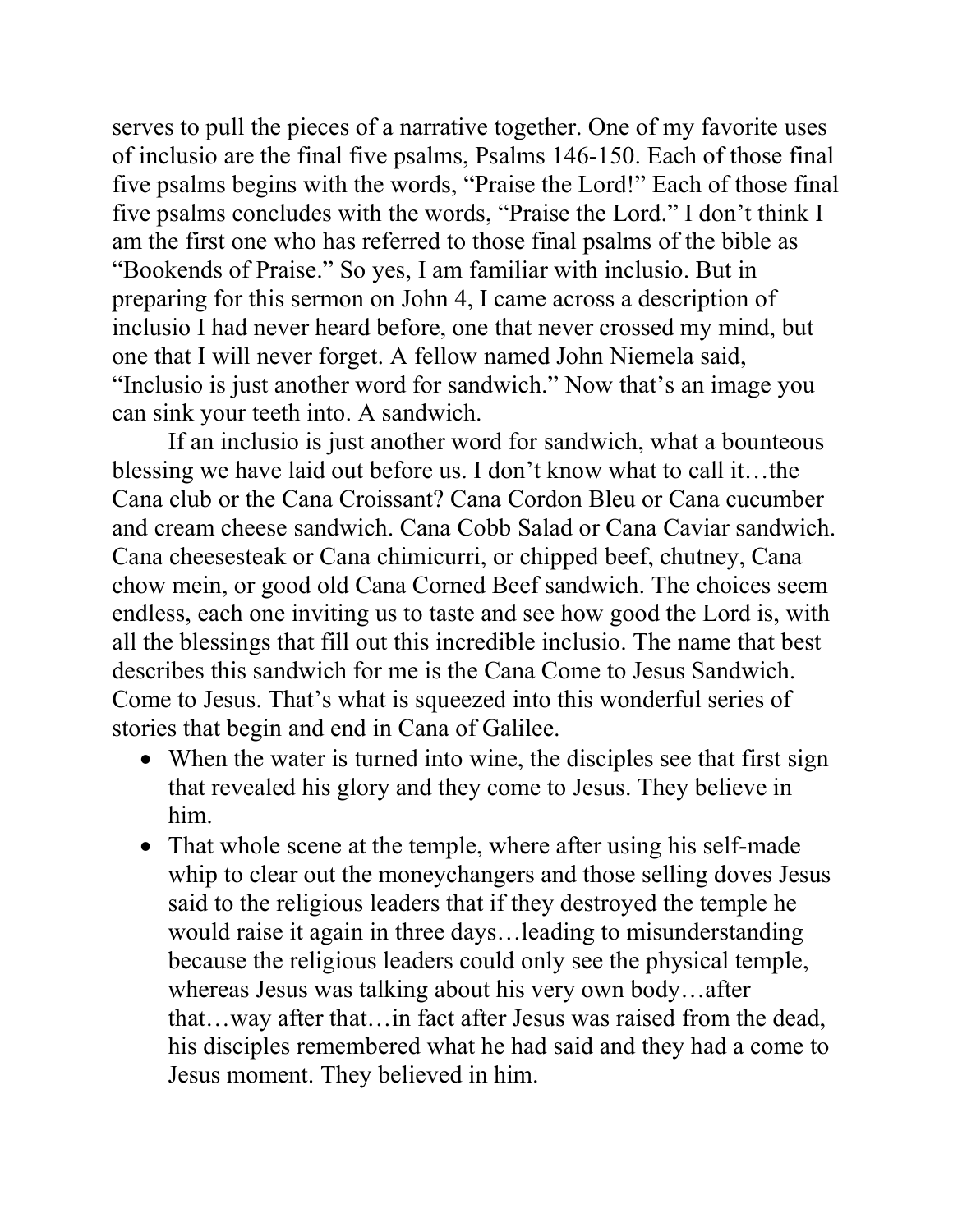- Nicodemus couldn't get there...not that night...not when it was dark. He came to Jesus, but he didn't "Come to Jesus." Nevertheless, Jesus left the sandwich out there with the invitation to take a big hearty bite. Be born again! When I am lifted up everyone who looks to me and believes will have eternal life. And those words that have fed the soul of so many through the ages, "For God so loved the world that he gave his one and only Son that whoever believes in him will not perish but have everlasting life." Jesus put it all on the plate. Nicodemus, come to Jesus! Nicodemus came to Jesus that night, but he didn't "Come to Jesus." That's okay. Outside the bounds of this inclusio we have before us today the light eventually shines into the heart of Nicodemus. By the time we reach the end of the Gospel of John, Nicodemus is stepping out in broad daylight, demonstrating that in God's timing Nicodemus had finally "Come to Jesus."
- The Woman at the Well...talk about a sandwich...Jesus and her had such a power lunch that day at the well…Jesus said he was filled with food the disciples knew nothing about. With a banner boldly proclaiming that Jesus is the Savior of the World, the woman, the disciples, and the people of the town…those folks had a "Come to Jesus" moment.
- And now a ruler, a royal official, asking for help for his son who was on the verge of death, rushing home to Capernaum, a distance some 15-20 miles from Cana, rushing home with the promise Jesus gave that his son would live, finding out his son was alive, his son was healed, discovering that the healing happened at the same time Jesus had made his promise, realizing this all happened at the same exact time, the royal official and his whole family had a "Come to Jesus" moment. So yeah, if it's a sandwich you want, and it's a sandwich we get, let's call this inclusio sandwich the "Cana Come to Jesus Sandwich."

The importance of John including this inclusio is almost certainly twofold. One, it clearly displays within the bounds of those two signs that were given in Cana, these stories clearly display what God was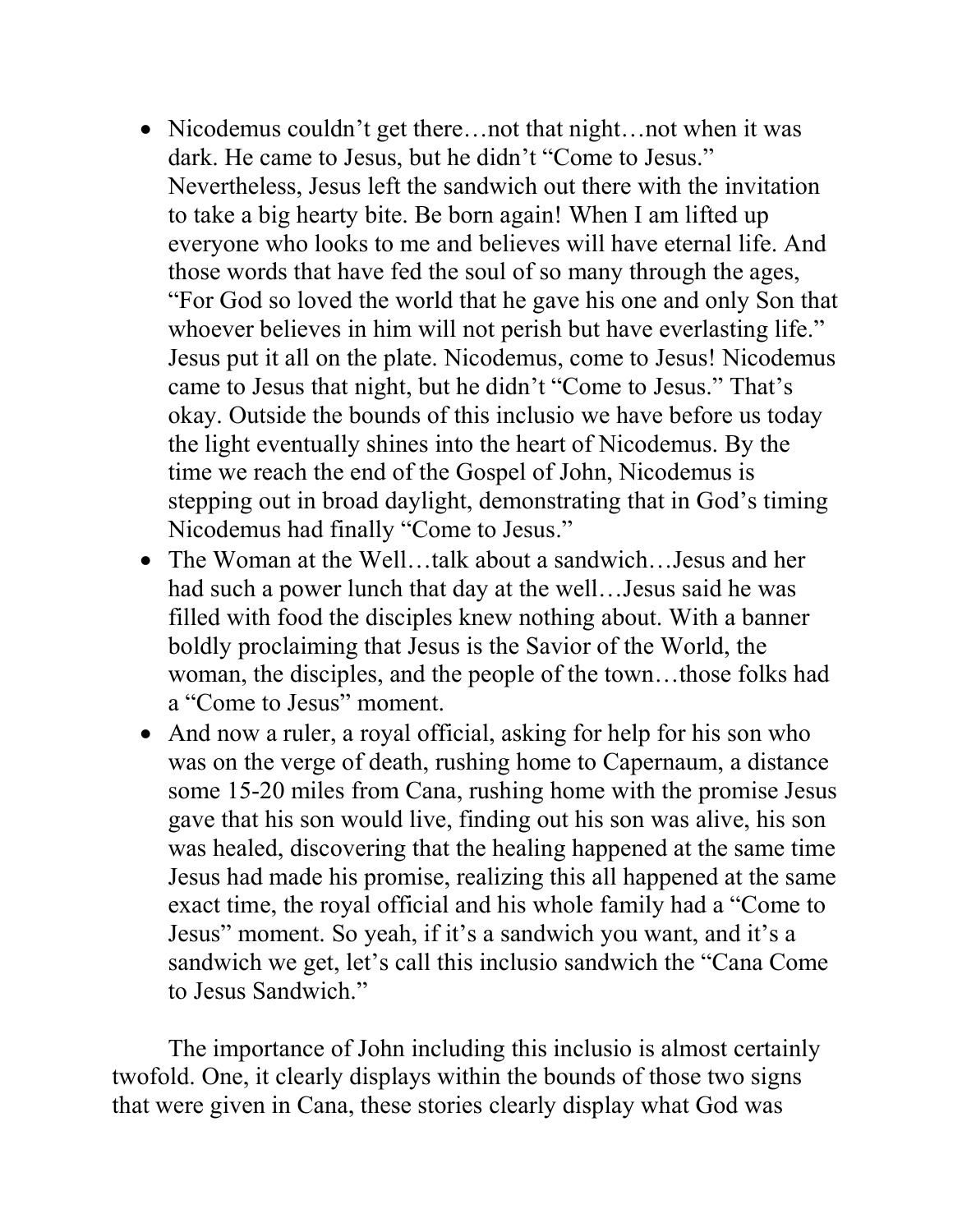doing through Jesus. From bringing the joyful promise of the Wedding scene that had been prophesied about when the Messiah came, to the claims Jesus made that he was the Living Water…in those divine words, "I am|", to displaying his power to pull people back from the grip of the grave, this grouping of stories is a powerful call for people to come to Jesus, because Jesus is the Messiah. Jesus is the Savior of the World. Jesus is the Great I Am!

And yet by bounding these stories through the beginning and ending in Cana, John is also preparing us for what comes next. As this wonder filled inclusio comes to a conclusion, we enter a new phase in the Gospel of John, a new phase that begins with John chapter five. In John chapter five and continuing through the Gospel, we will encounter a steady stream of stories where people do not come to Jesus. People doubt Jesus. People turn away from Jesus. People plot his death. One disciple in particular betrays Jesus. All his disciples turn away at one point or another. And ultimately, people put Jesus to death.

If this repeated resistance leads to the death of Jesus, doesn't t that negate all that has happened in this inclusio? Some might arrive at that very opinion. But having included one inclusio, might John be setting the stage for a second, and greater inclusio? Friends, this inclusio we encounter at Cana of Galilee is not the final word John has for us. In the chapters following this second visit to Cana in Galilee, we have before us the opportunity to discover God's power over the enemies of Jesus, God's power over the devil himself, God's power over sin, and in a very real way, God's power over the doubts and disbeliefs that mark us as human beings.

- In the beginning of the Gospel, the light shines in the darkness. In the pages ahead we will encounter a deep darkness that rages against the Son of Man…but the light shines in the darkness and the darkness will not overcome the light.
- In the beginning of the Gospel, we are told Jesus came to his own, but his own did not receive him. As we will see, many will reject him. He came to that which was his own, and his own did not receive him…but to all who did receive him, to those who believed in his name, he gave the right to become children of God—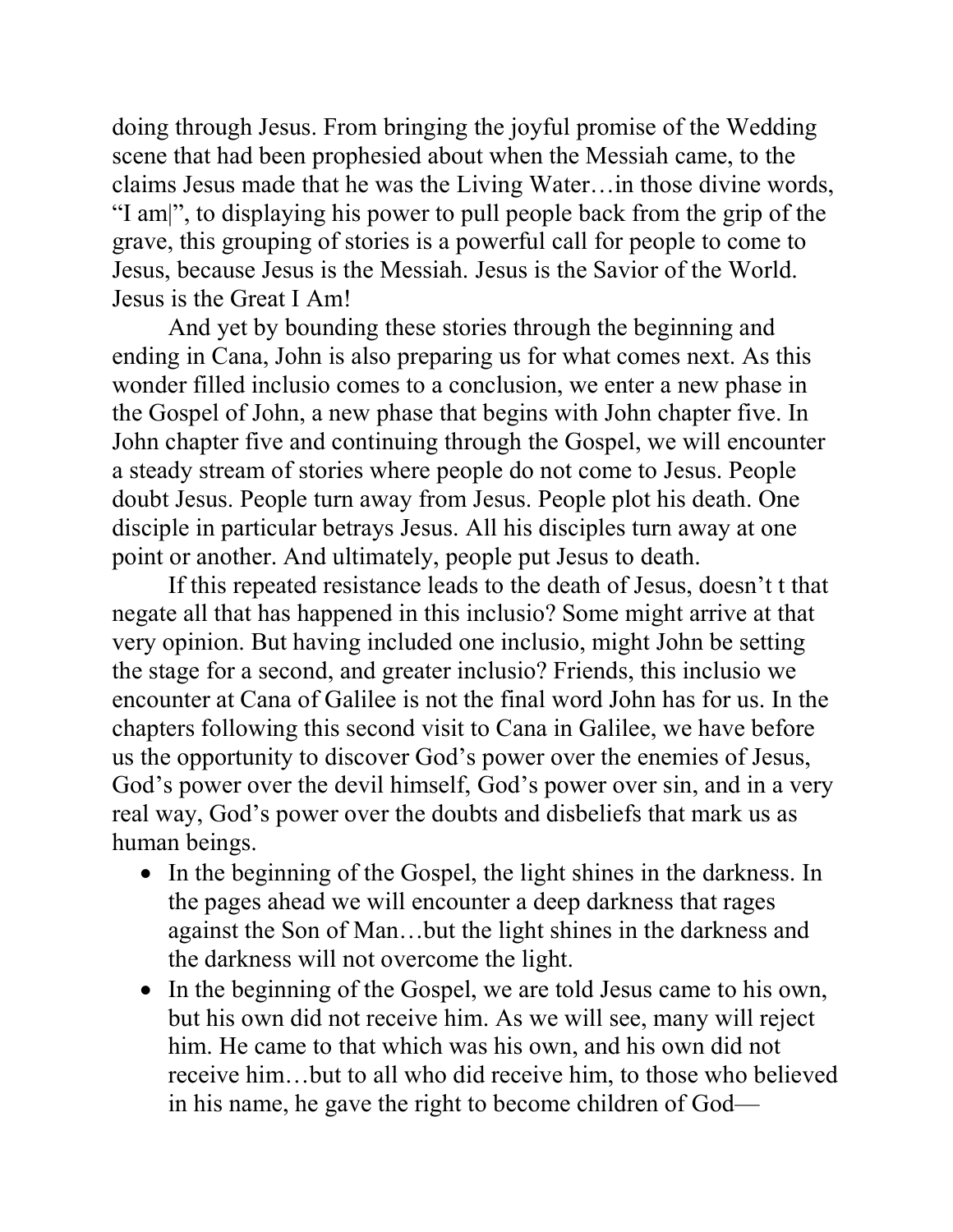children born not of natural descent, nor of human decision or a husband's will, but born of God. And we are among those who have believed in his name, who have been given the right to become children of God.

- In the beginning of the Gospel Jesus tells us temple of his body will be destroyed. And it was. Jesus suffered and died. Jesus was crucified dead and buried. But temple of his body that was destroyed was raised again in three days.
- In the beginning of the Gospel the image of a snake being lifted up, a snake the people looked to and found salvation, is compared to the day the Son of Man would be lifted up. And Jesus was lifted up. Jesus was lifted high on a cross to die. But instead of the cross only being about death, everyone who looks to the cross for salvation receives the gift of eternal life.
- And that man who believed because Jesus brought his son back from the grip of the grave, and Lazarus who came out of the tomb, those whispers of God's great power to conquer death that come to us in the Gospel of John, those whispers became a mighty roar of victory as Jesus rises again from the dead on the third day. Having conquered death that same Jesus stands before us even today saying, "I am the resurrection and the life. The one who believes in me will live, even though they die; and whoever lives by believing in me will never die." Like he asked Martha that day so long ago, our risen Lord says those words about resurrection and asks us, "Do you believe this?" What a "Come to Jesus" moment! Do we believe this, that he is the resurrection and the life?

What happened in Cana, from first to last, from sign one to sign two, from a wedding that had run out of gas to a father who was afraid his son had run out of life, all that happened in Cana and between these two times Jesus was in Cana, that little inclusio is a sign that what God has done here on a small scale, God will eventually do on a much greater scale. These three chapters are focused on Cana of Galilee. It's as if John's Gospel is telling us, "This time Cana…next time the whole Cosmos. Next time the whole world." This time from Cana and back to Cana. Next time from heaven to earth…and from earth to heaven…and